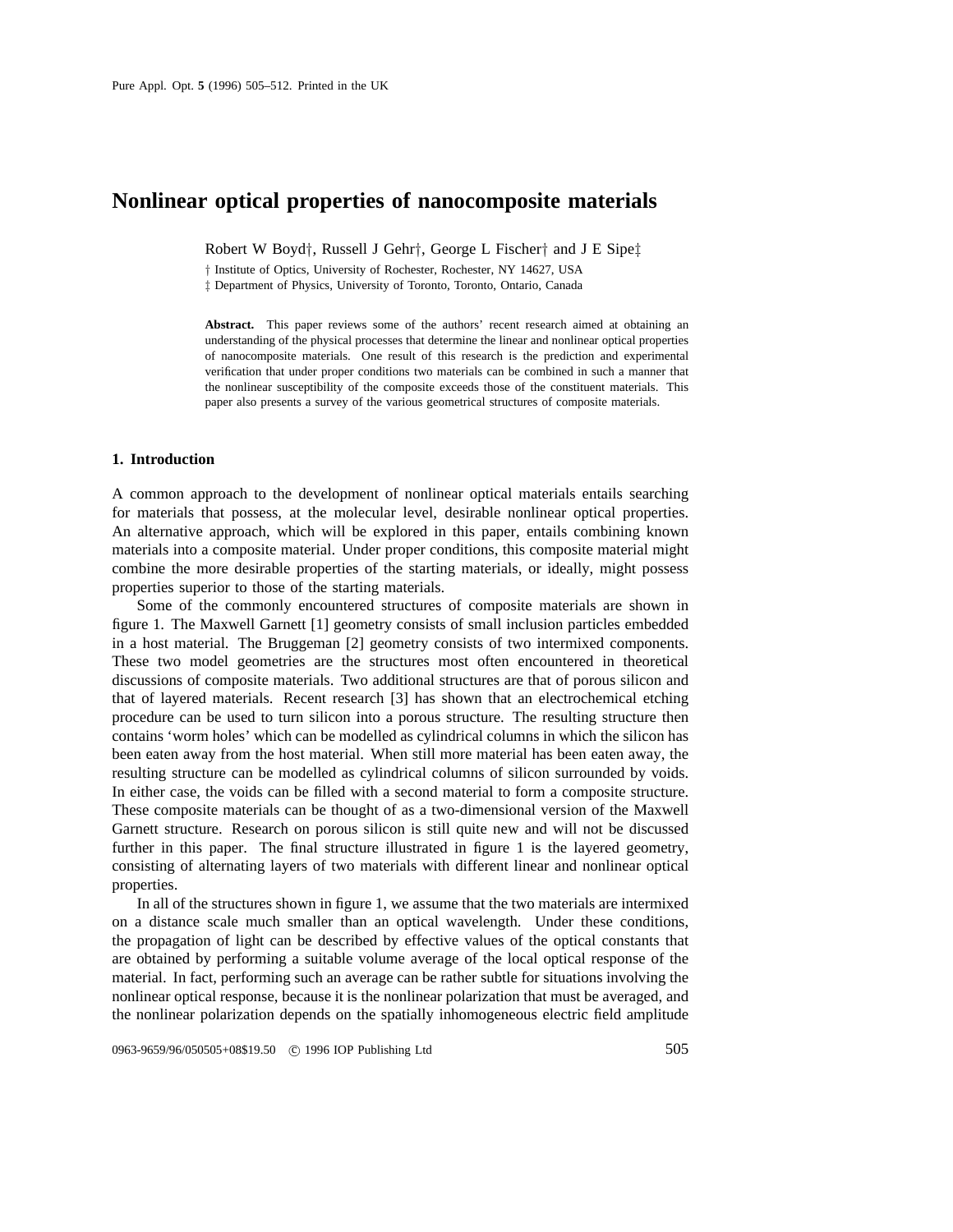

**Figure 1.** Some examples of composite nonlinear optical materials.

in the composite material. The results of some of these calculations are described below. We will, however, make the assumption that the spatial extent of each region is sufficiently large that we can describe its response using macroscopic concepts such as susceptibilities rather than using microscopic concepts such as polarizabilities. Roughly speaking, this assumption requires that many molecules be contained in even the smallest region of each component.

The optical properties of composite materials can in many ways be understood in terms of local field effects. In standard discussions of the optical properties of homogenous materials, one introduces the concept of the local field [4]

$$
E_{\rm loc} = E + \frac{4\pi}{3} P \tag{1}
$$

as the effective field that acts to polarize an individual molecule. By performing a spatial average of the response of the total system, one can derive the Lorentz–Lorenz law

$$
\varepsilon = 1 + 4\pi L N \alpha \tag{2}
$$

where *L* is a local field correction factor

$$
L = \frac{1}{1 - \frac{4}{3}\pi N\alpha} = \frac{\varepsilon + 2}{3}.
$$
\n(3)

This model can be extended to the nonlinear optical response. One finds, for example, [4, 5] that

$$
\chi^{(3)}(\omega_4, \omega_3, \omega_2, \omega_1) = L(\omega_4) L(\omega_3) L(\omega_2) L(\omega_1) N \gamma \tag{4}
$$

where  $\gamma$  is the second hyperpolarizability. Note that the local field correction factor appears to fourth order in this expression. In the theory of composite materials, one finds that the effective nonlinear susceptibility has a form analogous to that of (4) where the local field factor now provide a measure of how the average electric field in a given component of the composite is related to the spatially averaged electric field. Since this correction factor appears to high order (fourth order for  $\chi$ <sup>(3)</sup>) one expects that the enhancement of the nonlinear response can become large. Such behaviour will be illustrated in the specific examples shown below. We next turn to a more detailed discussion of some of the geometries illustrated in figure 1.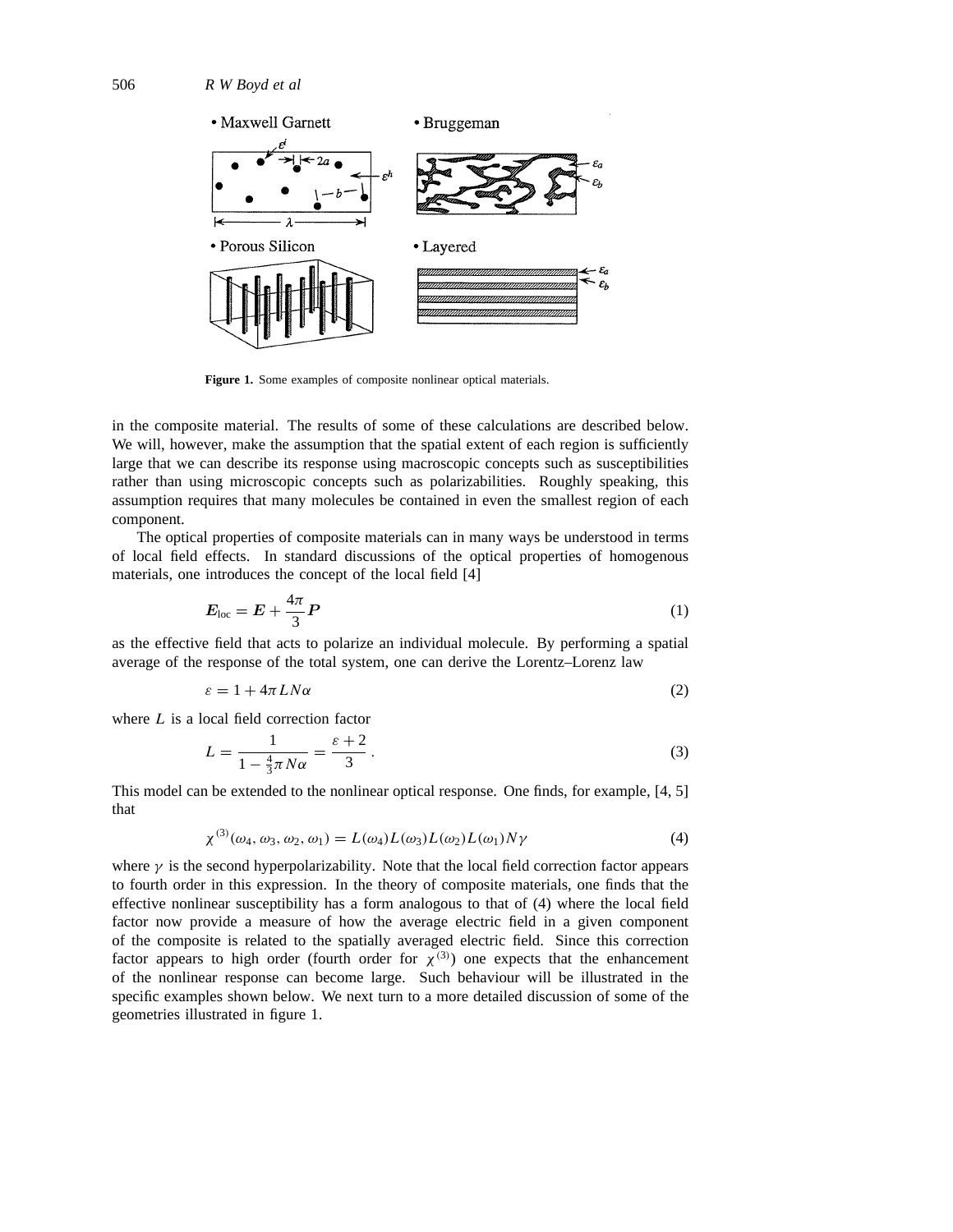# **2. Layered geometry composites**

We have performed theoretical [6] and experimental [7] studies of the nonlinear optical response of composite optical materials possessing a layered structure. Materials of this sort are inherently anisotropic. For light polarized parallel to the layers of the structure, we find that both the linear and nonlinear optical susceptibilities are given by simple volume averages of the properties of the constituent materials, that is,

$$
\varepsilon_{\rm eff} = f_a \varepsilon_a + f_b \varepsilon_b \qquad \text{and} \qquad \chi^{\rm NL} = f_a \chi_a^{\rm NL} + f_b \chi_b^{\rm NL} \,. \tag{5}
$$

Here  $f_a$  and  $f_b$  denote the volume fill fractions of components a and b. However, for light polarized perpendicular to the plane of the layers the linear dielectric constant is given by

$$
\frac{1}{\varepsilon_{\text{eff}}} = \frac{f_a}{\varepsilon_a} + \frac{f_b}{\varepsilon_b} \tag{6}
$$

and the third-order susceptibility is given by

$$
\chi_{\rm eff}^{(3)}(\omega = \omega + \omega - \omega) = \left| \frac{\varepsilon_{\rm eff}}{\varepsilon_{\rm a}} \right|^2 \left( \frac{\varepsilon_{\rm eff}}{\varepsilon_{\rm a}} \right)^2 f_{\rm a} \chi_{\rm a}^{(3)} + \left| \frac{\varepsilon_{\rm eff}}{\varepsilon_{\rm b}} \right|^2 \left( \frac{\varepsilon_{\rm eff}}{\varepsilon_{\rm b}} \right)^2 f_{\rm b} \chi_{\rm b}^{(3)} . \tag{7}
$$

Note that the factor  $\varepsilon_{\text{eff}}/\varepsilon_a$  can be interpreted as a local field correction factor for component a. Equation (7) predicts that under proper conditions a layered composite material can display enhanced response. Such results are illustrated in figure 2, under the assumption that only component a of the composite displays a nonlinear response. We see that the enhancement in the nonlinear susceptibility can be as large as a factor of nine if the two constituents differ by a factor of two in their linear refractive indices. A smaller enhancement is predicted if the refractive indices of the two materials differ by a smaller factor. For example, the curve labelled 1.77 corresponds to the conditions of our initial experimental study of these effects, and it predicts an enhancement of 35%.



**Figure 2.** Predicted enhancement of the nonlinear optical susceptibility for a layered geometry composite.

Our experimental system [7] consists of alternating layers of the conjugated polymer PBZT and of titanium dioxide. Layers were spin coated with a thickness of approximately 50 nm and were cured at elevated temperatures after each deposition. After curing, the PBZT has a refractive index of 1.65 and the titanium dioxide has a refractive index of 2.2. The third-order susceptibility of PBZT is several orders of magnitude larger than that of titanium dioxide and is responsible for essentially the entire measured nonlinear response of the composite material. Since the more nonlinear constituent of the composite has the smaller linear refractive index, this composite structure is predicted to possess an enhanced nonlinear response.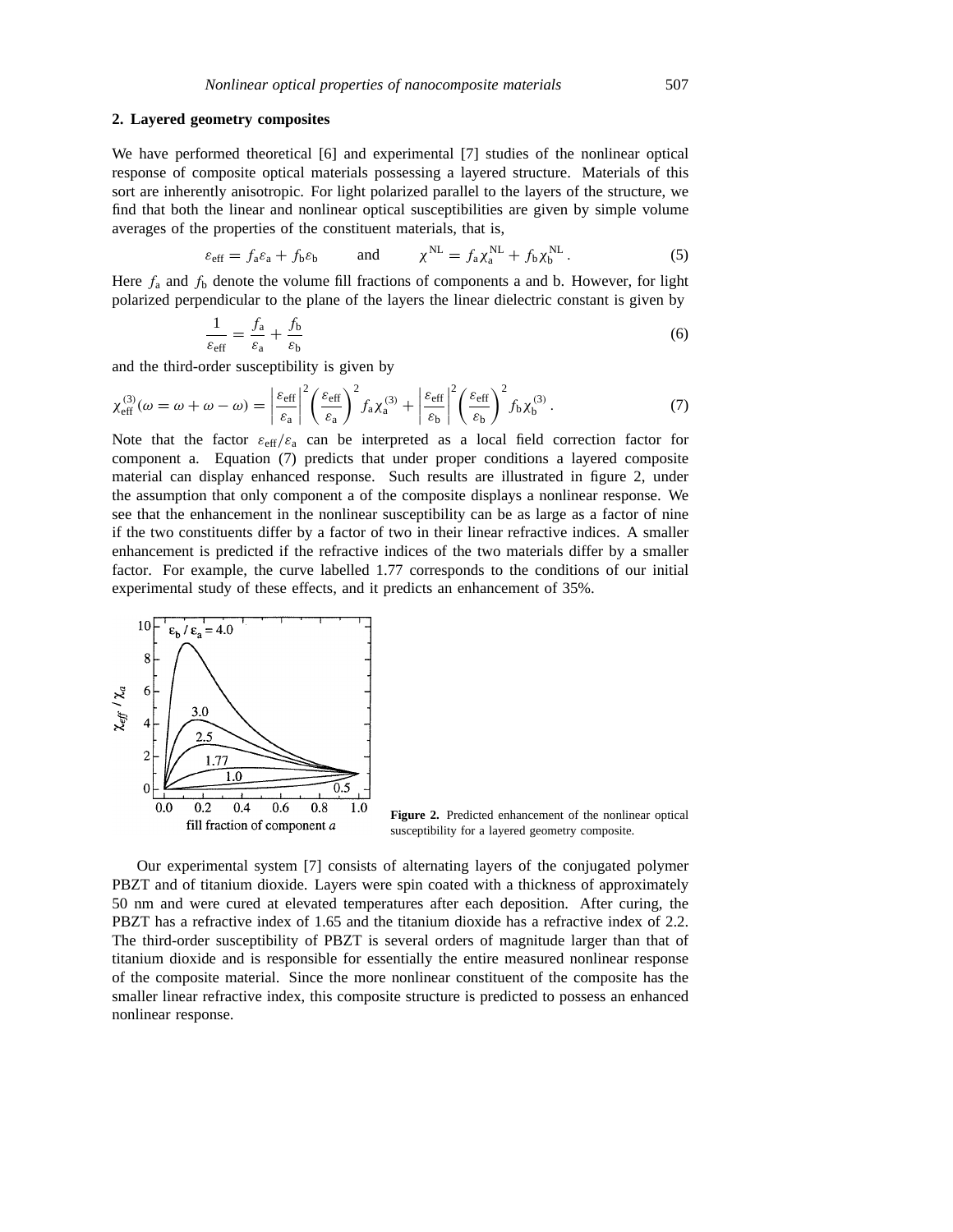These samples were studied experimentally by measuring the nonlinear refractive index experienced by an intense light beam. The details of our measurement procedure are described in [7]. Basically, our procedure involves measuring, as a function of the angle of incidence, the nonlinear phase experienced by the incident light beam. The phase shift was measured using the induced focusing technique [8]. For s-polarized light, the measured phase shift was found to decrease uniformly with the angle of incidence. This behaviour occurs because the light intensity inside the material decreases with increasing angle of incidence because of Fresnel reflection losses. An enhancement of the nonlinear response is predicted only for p-polarized light, because in this case the electric field of the incident light wave has a component perpendicular to the planes of the layers of the composite. For p-polarized light, we find that the measured nonlinear phase shift first increases with increasing angles of incidence and begins to decrease only for larger values of the incidence angle. This behaviour was found to be in good quantitative agreement with the predictions of theory. Plans are now under way to find other materials for which an enhancement greater than 35% can be achieved.

## **3. Bruggeman geometry composites**

This geometry consists of two intermixed components possessing in general different linear and nonlinear optical properties. The linear optical properties are described by the equation

$$
0 = f_a \frac{\varepsilon_a - \varepsilon_{\text{eff}}}{\varepsilon_a + 2\varepsilon_{\text{eff}}} + f_b \frac{\varepsilon_b - \varepsilon_{\text{eff}}}{\varepsilon_b + 2\varepsilon_{\text{eff}}}
$$
(8)

which was derived initially by Bruggeman [2]. Alternative deviations have been devised by Landauer [9] and by Aspnes [10]. We have recently tested the prediction of (8) by measuring the refractive index of material samples composed of porous glass (Corning Vycor) containing one of several different nonlinear optical liquids: diiodomethane, carbon disulphide, carbon tetrachloride and methanol. The porous Vycor glass has an average pore size of 4 nm and a 28% porosity. Results of this measurement are shown in figure 3, along with the theoretical prediction of (2). Although the agreement seen in figure 3 is extremely good, we have found that the predictions of the Maxwell Garnett model are nearly indistinguishable from those of the Bruggeman model for the present conditions at the resolution of figure 3. A comparison of various theoretical models for the effective linear refractive index is shown in figure 4. Note that the horizontal scale extends to larger values here than in figure 3. The parameters used in evaluating the various theoretical expressions are the same as in figure 3, that is,  $f_{\text{pores}} = 0.28$ ;  $n_{\text{glass}} = 1.51$ . In addition to the Bruggeman and Maxwell Garnett models, we also show the Wiener limits [11]. It has been shown theoretically that in any linear theory the effective refractive index



**Figure 3.** Measured linear refractive index of a composite material composed of a nonlinear liquid embedded in porous Vycor glass, plotted as a function of the liquid refractive index.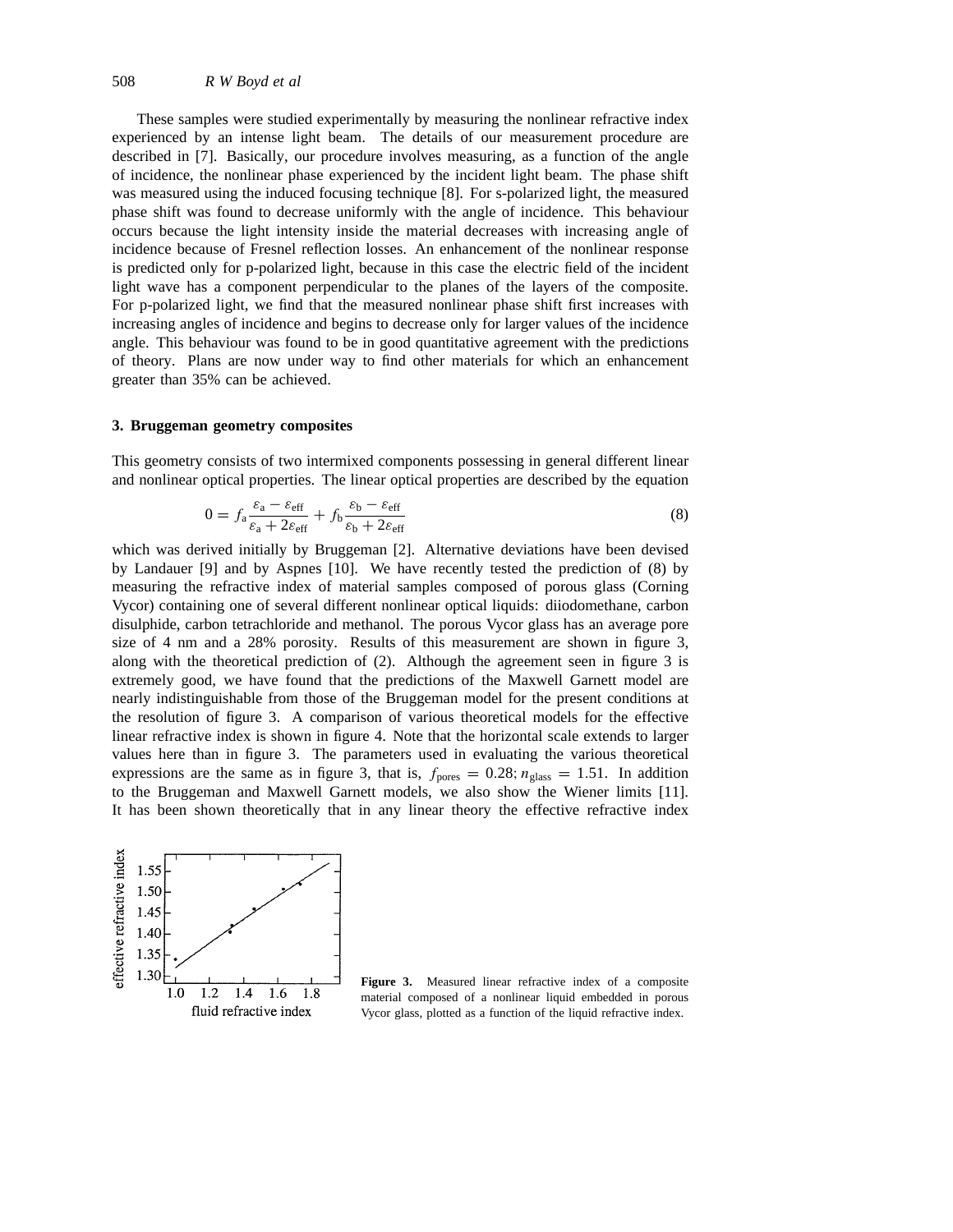

must lie between the two limiting values which are shown. We conclude that while the present data are unable to distinguish between the Bruggeman and Maxwell Garnett models, they do validate the effective medium approach for describing the linear optical properties of composite materials and are able to rule out some of the possible models which are consistent with the Wiener limits.

Strictly speaking, the nonlinear optical properties of a Bruggeman composite structure need to be described by a statistical theory, because by assumption the two constituents are randomly interspersed. As a simplifying assumption, one can assume that the field is spatially uniform within each component. One is thereby led to the prediction [12]

$$
\chi_{\rm eff}^{(3)} = \sum_{i} \frac{1}{f_i} \left| \frac{\partial \varepsilon_{\rm eff}}{\partial \varepsilon_i} \right| \left( \frac{\partial \varepsilon_{\rm eff}}{\partial \varepsilon_i} \right) \chi_i^{(3)}.
$$
\n(9)

Theoretical predictions based on this equation are shown in figure 5. Note that the theory predicts that an enhancement of the nonlinear optical response is possible, that is, the effective nonlinear optical response can exceed that of the constituents from which the composite is constructed. We are currently in the process of testing the predictions of (9) for the nonlinear optical properties.

#### **4. Maxwell Garnett geometry composites**

In the Maxwell Garnett geometry, small spherical inclusion particles are imbedded in a host material. The linear optical properties of such a material have been the subject of active study ever since the time of the pioneering work on these materials by Maxwell Garnett [1].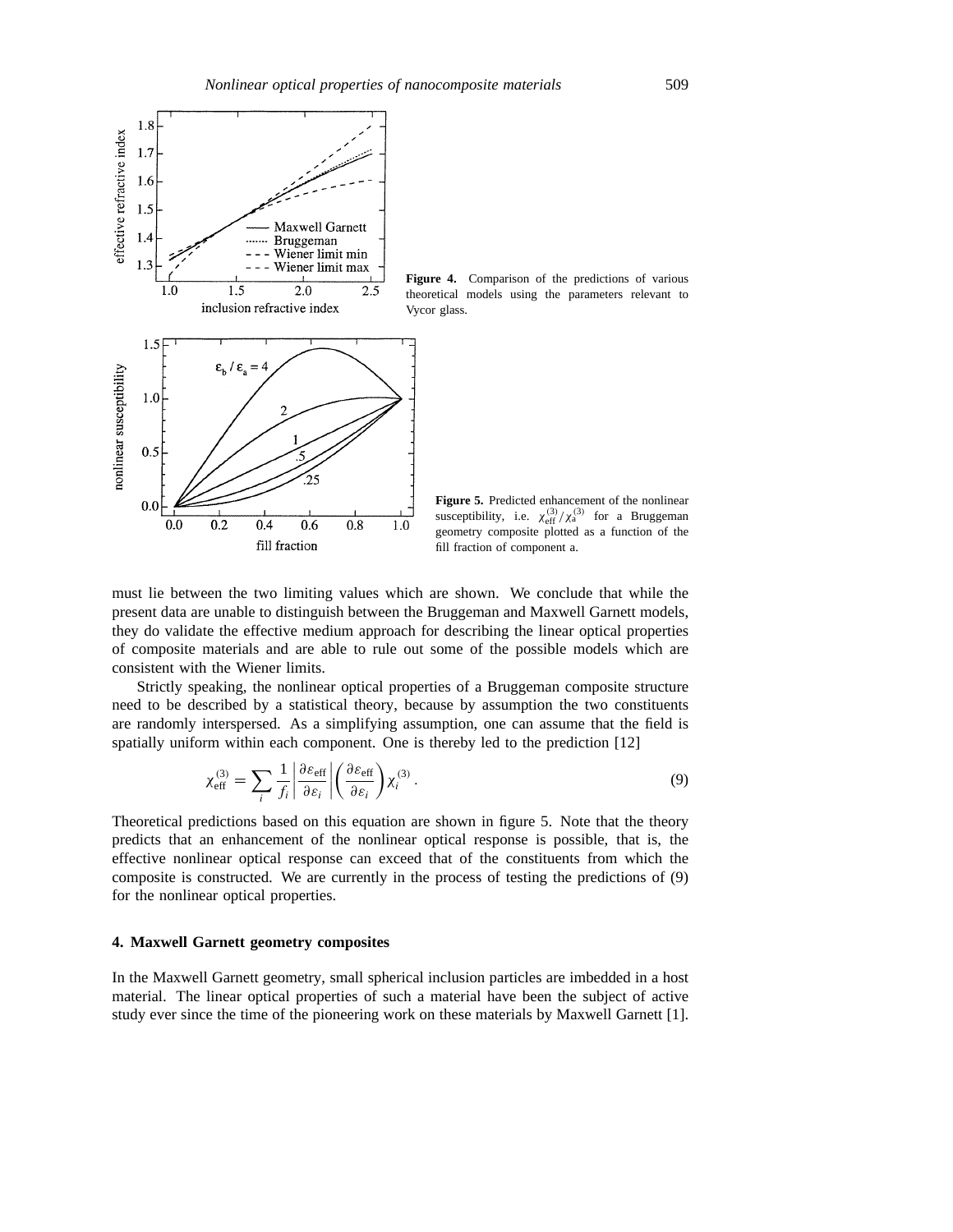In the linear case, the effective dielectric constant of the composite material is given by

$$
\varepsilon_{\rm eff} = \varepsilon_{\rm h} \left( \frac{1 + 2\beta f}{1 - \beta f} \right) \qquad \text{where} \quad \beta \equiv \frac{\varepsilon_{\rm i} - \varepsilon_{\rm h}}{\varepsilon_{\rm i} + 2\varepsilon_{\rm h}} \tag{10}
$$

and where *f* denotes the fill fraction of inclusion material and  $\varepsilon_i$  and  $\varepsilon_b$  denote the linear dielectric constants of the inclusion and host materials, respectively. More recent work [13– 15] has been devoted to the nonlinear optical properties of these materials. This work has shown that these materials can possess large optical nonlinearities, both for the case in which the inclusion particles are metallic in nature and for the case in which both constituents are dielectrics but with very different dielectric constants. Our own work has stressed this latter situation in an attempt to avoid the loss inherent to metallic materials. For this all-dielectric case, theory [14] predicts that enhancement of the nonlinear response occurs when highindex (but linear) inclusion particles are embedded in a nonlinear host, because in this case the electric field tends to be concentrated in the nonlinear constituent of the composite. Host materials that are presently under investigation include fluorescein-doped boric acid glass, rhodamine 6G and Cu-phthalocyanine; inclusion materials include titanium dioxide and semiconductor nanocrystallites. To date, our experimental studies of these materials have been thwarted by the clumping of inclusion particles that tends to occur at large packing densities, leading to unacceptably large scattering losses.

The predictions of the Maxwell Garnett model are shown explicitly in figures 6 and 7. Figure 6 refers to the case in which nonlinear inclusion particles are imbedded in a nonlinear host, both of which are assumed to be lossless, i.e. to be dielectrics. The theory of [15] then predicts that the effective value of  $A = 6\chi_{1122}^{(3)}(\omega; \omega, \omega, -\omega)$  is related to that of the inclusion particles *A*<sup>i</sup> by

$$
A = \left| \frac{\varepsilon + 2\varepsilon_{\rm h}}{\varepsilon_{\rm i} + 2\varepsilon_{\rm h}} \right|^2 \left( \frac{\varepsilon + 2\varepsilon_{\rm h}}{\varepsilon_{\rm i} + 2\varepsilon_{\rm h}} \right)^2 f A_{\rm i} \,. \tag{11}
$$

We see from figure 5 that in all cases *A* increases uniformly with *f* but in no case is there an enhancement of the nonlinear response, that is, in no case does  $A/A_i$  exceed unity. Note that the Maxwell Garnett model is strictly valid only in the limit of small fill fractions, that is, for  $f \ll 1$ . The reason for this restriction is that for a dense collection of inclusion particles, the polarization induced in a given particle depends both on the average electric field in the material and on the dipole fields of its neighbouring particles. This latter contribution is not properly accounted for in Maxwell Garnett's treatment of the linear response or in our treatment of the nonlinear response. Although the limit of validity is strictly  $f \ll 1$ , in fact the Maxwell Garnett model is usually assumed to be valid for fill factors up to 0.5, above which these correlations between the polarizations of neighbouring particles become dominant.



**Figure 6.** Predictions of the Maxwell Garnett model for the case of nonlinear inclusion particles imbedded in a linear host material. The model is unreliable for fill fractions greater than approximately 50%.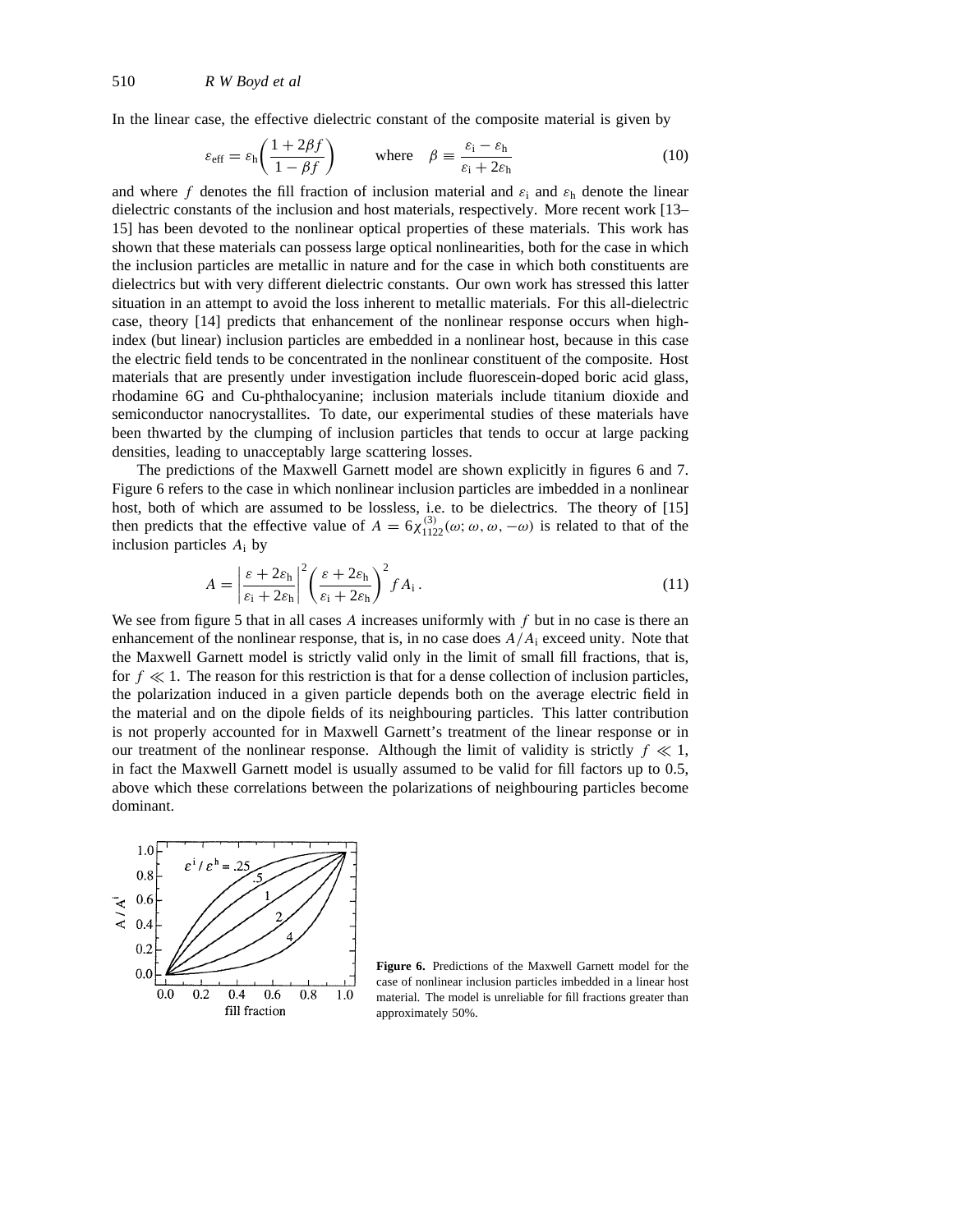

**Figure 7.** Predictions of the Maxwell Garnett model for the case of linear inclusion particles imbedded in a nonlinear host material. The model is unreliable for fill fractions greater than approximately 50%.

Figure 7 shows the opposite limiting case, that is, the case of linear inclusion particles imbedded in a nonlinear host material. The prediction in this case is given by a complicated expression quoted in [15]. The expression is much more complicated in this case because the host experiences the spatially nonuniform dipole field of each inclusion particle. The predictions shown in figure 7 illustrate that in this case an enhancement of the nonlinear response is possible, for sufficiently large fill fractions and for the case where the inclusion particles possess a larger dielectric constant than the host.

#### **5. Summary**

We have described several different architectures for the fabrication of composite nonlinear optical materials and have reviewed current theoretical models for describing the linear and nonlinear optical properties for each such architecture. Under certain conditions such materials can give rise to an enhanced nonlinear optical response. We have also described some recent experimental investigations of these materials. We conclude that composite optical materials possess interesting and potentially useful nonlinear optical properties.

#### **Acknowledgments**

This work was supported by the US National Science Foundation, by the US Army Research Office and by the New York State Science and Technology Foundation.

#### **References**

- [1] Maxwell Garnett J C 1904 *Trans. R. Soc.* **203** 385; 1906 *Trans. R. Soc.* **205** 237
- [2] BruggemanDAG 1935 *Ann. Phys.* **24** 636
- [3] Pickering C, Beale M I J, Robbins D J, Pearson P J and Greef R 1985 *Thin Solid Films* **125** 157 Canham L T 1990 *Appl. Phys. Lett.* **57** 1046
- [4] A treatment of this material is presented in Boyd R W 1992 *Nonlinear Optics* (Boston, MA: Academic)
- [5] Bloembergen N 1965 *Nonlinear Optics* (New York: Benjamin)
- [6] Boyd R W and Sipe J E 1994 *J. Opt. Soc. Am.* B **11** 297
- [7] Fischer G L, Boyd R W, Gehr R J, Jenekhe S A, Osaheni J A, Sipe J E and Weller-Brophy L A 1995 *Phys. Rev. Lett.* **74** 1871
- [8] Sheik-Bahae M, Said A A, Wei T H, Hagan D J and Van Stryland E W 1990 *IEEE J. Quantum Electron.* **QE-26** 760
- [9] Landauer R 1952 *J. Appl. Phys.* **23** 779
- [10] Aspnes D E 1982 *Am. J. Phys.* **50** 704
- [11] Wiener O 1912 *Abh. Math.-Phys. Kl. Koenigl. Sachs. Ges. Wissen.* **32** 507
- See also Bottcher C J F 1952 *Theory of Electric Polarization* (New York: Elsevier) pp 415–20
- [12] Zeng X C, Bergman D J, Hui P M and Stroud D 1988 *Phys. Rev.* B **38** 10 970